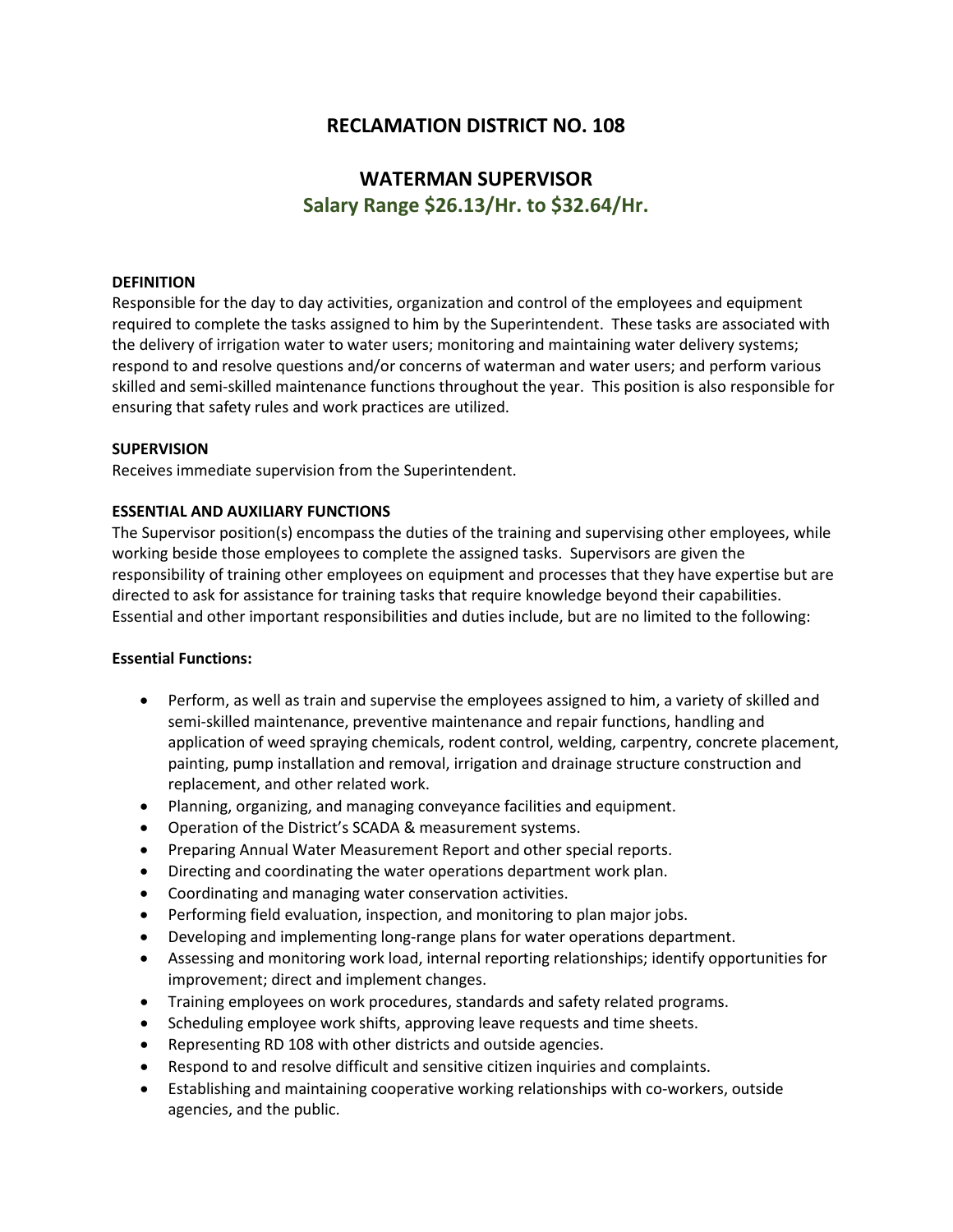- Attend and participate in professional group meetings; stay abreast of new trends and innovations in the field of irrigation water distribution.
- Regular attendance and adherence to prescribed work schedule to conduct job responsibilities.

## **Auxiliary Functions:**

- Performing special projects as delegated by the Superintendent.
- Representing District water operations and water management policies with the public.
- Coordinating activities and conferring with other District staff.

## **Knowledge and Understanding of:**

- Operations, services and activities of irrigation water distribution systems.
- Principles, practices, equipment, and materials used in water system construction, maintenance and repair.
- Supervisory principles and practices including planning, organizing and assigning work, training and appraising staff and dealing with personnel issues.
- Principles, methods and practices used in communications-control equipment installation, maintenance, and repair.
- District policies, rules, regulations and procedures.
- Pertinent Federal, State and local laws, codes and regulations.
- Database applications related to water operations and SCADA systems.
- Equipment and tools used in maintaining irrigation and drainage facilities and levee berms.
- Irrigation and drainage pumping plants and pumping units.
- Occupational hazards and standard safety practices.

## **Ability to:**

- Communicate clearly and concisely both orally and in writing.
- Establish and maintain close working relationships with fellow workers and other supervisors.
- Learn methods and techniques of general maintenance and repairs related to the assigned work.
- Plan, organize, direct and coordinate the work of lower level staff.
- Select, supervise, train and evaluate staff.
- Delegate authority and responsibility.
- Lead and direct the operations, services and activities of water distribution staff.
- Research, analyze, and evaluate new service delivery methods and techniques.
- Interpret and apply Federal, State and local policies, laws and regulations.
- Establish and maintain effective working relationships with those contacted in the course of work.
- Analyze complex maintenance and operations problems.
- Effectively represent the District's operations function with the public, other government agencies, contractors, developers and professional consultants.